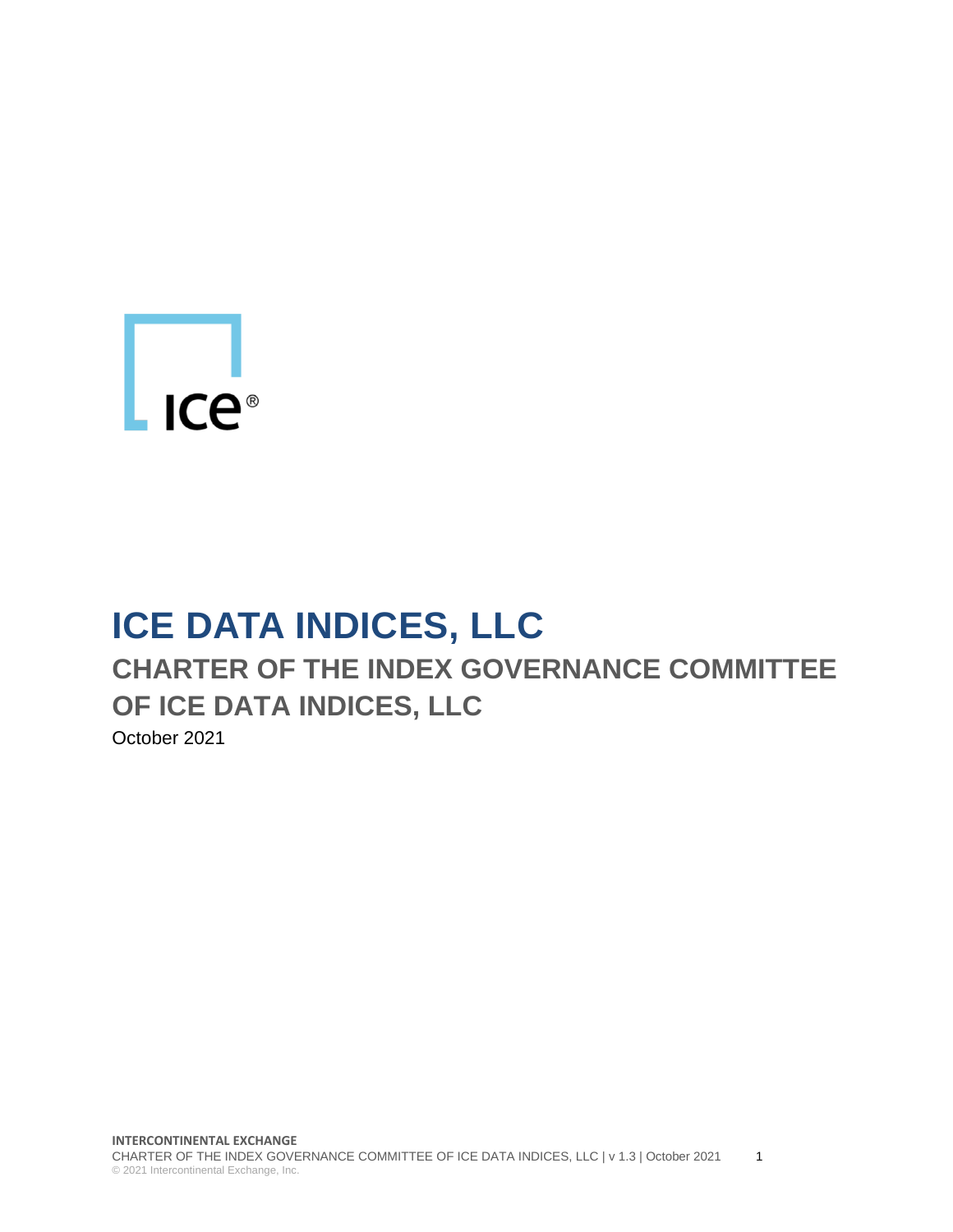

#### **Table of Contents**

| 4.             |  |
|----------------|--|
|                |  |
| 6.             |  |
|                |  |
| 8 <sub>1</sub> |  |
| 9 <sub>1</sub> |  |
| 10.            |  |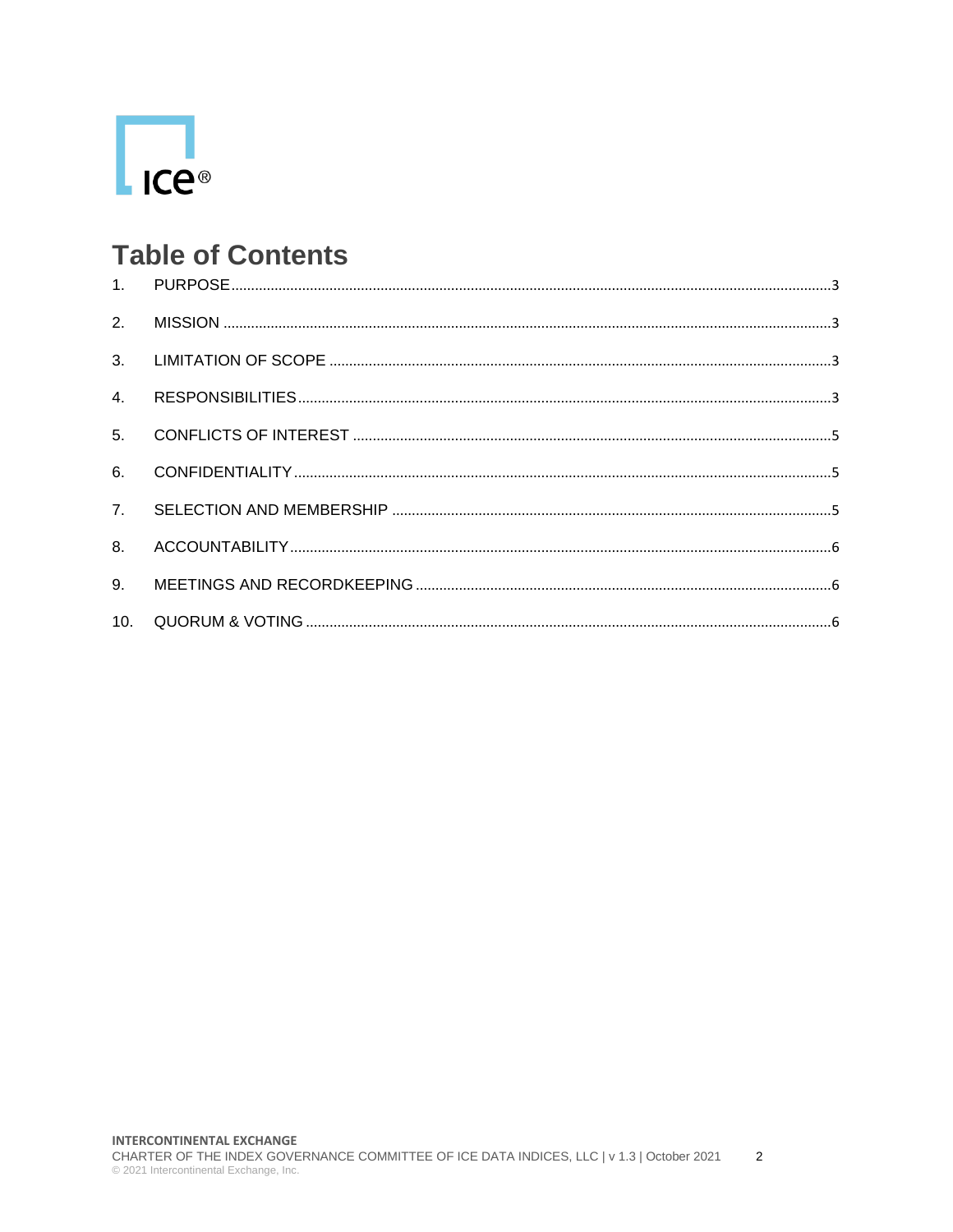### <span id="page-2-0"></span>**1. PURPOSE**

The Index Governance Committee of ICE Data Indices, LLC ("IDI") (the "Committee") serves as an oversight function with respect to all benchmark products offered by IDI, whether currently existing or offered in the future (each, a "Benchmark" and together, the "Benchmarks" and the "Index Business"). The Index Business includes the U.S.-based ICE group indices which includes equity, fixed income, commodity, volatility, mortgage and foreign exchange indices.

Terms used but not defined in this document have the meanings given to them in the IOSCO

Principles<sup>1</sup>.

#### <span id="page-2-1"></span>**2. MISSION**

- Conduct regular periodic oversight of the Benchmarks and IDI's role as an Administrator of the Benchmarks.
- Review and advise on the policies and procedures and methodologies by which IDI administers, calculates and publishes the Benchmarks.
- Address issues and considerations that arise from time to time in connection with the administration, calculation and publication of the Benchmarks.

In undertaking the mission and responsibilities set forth herein, the Committee will be supported by the IDI business, legal and compliance teams and other relevant ICE employees, which provide analysis and expertise to the Committee, either upon the Committee's request or at the initiative of the IDI teams.

#### <span id="page-2-2"></span>**3. LIMITATION OF SCOPE**

The Committee will undertake the mission and responsibilities set forth herein, but shall not be responsible for overseeing any part of IDI's business other than the Benchmarks and the IDI's role as an Administrator of the Benchmarks. The Committee has no role with respect to any other ICE Group indices or index businesses including, without limitation, indices administered by ICE Benchmark Administration Limited.

#### <span id="page-2-3"></span>**4. RESPONSIBILITIES**

The Committee is responsible for helping ensure overall compliance with the IOSCO Principles and the  $EU<sup>2</sup>$  and UK<sup>3</sup> Benchmarks Regulations. Such responsibilities include, but are not limited to:

<sup>1</sup> The Board of the International Organization of Securities Commissions, *Principles for Financial Benchmarks: Final Report* (July 2013).

<sup>&</sup>lt;sup>2</sup> <https://eur-lex.europa.eu/legal-content/EN/TXT/PDF/?uri=CELEX:32016R1011&from=EN>

<sup>&</sup>lt;sup>3</sup> The Benchmarks (Amendment and Transitional Provision) (EU Exit) Regulations 2019 <https://www.legislation.gov.uk/uksi/2019/657/contents>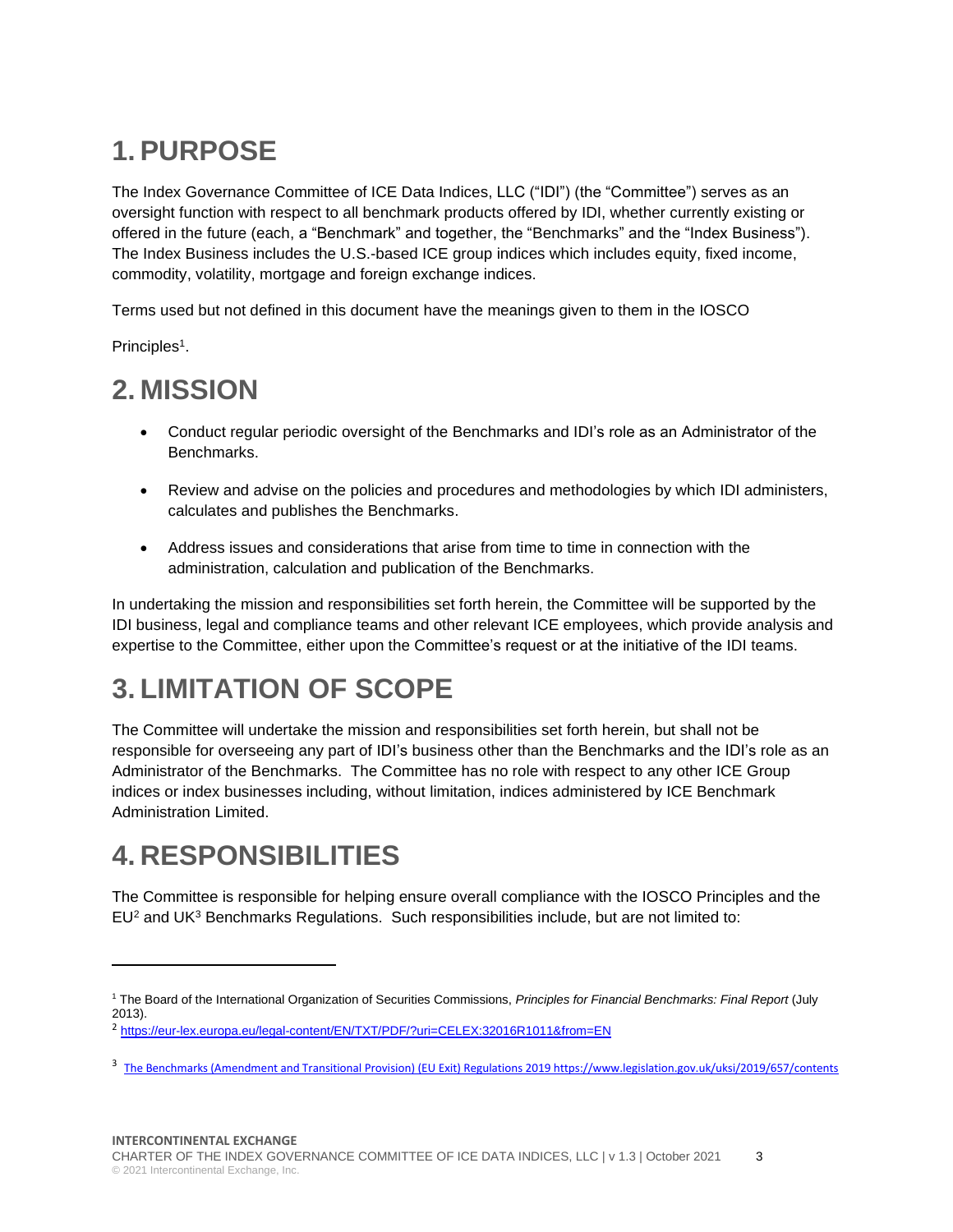- Oversee the development, design, issuance and operation of the Benchmark (for all indices) and the respective methodology documents;
- Review and approve any proposed and implemented changes to the Benchmark methodology document(s) and authorize or request a consultation with Stakeholders<sup>4</sup> or Subscribers<sup>5</sup> on material changes;
- Review of each Benchmark and methodology document(s) (including changes thereto) on a periodic basis, to ensure that the methodology used for the Benchmark continues to be appropriate;
- Oversee the management and operation of the Benchmark, including activities related to Benchmark determination undertaken by a third party;
- Where a Benchmark is based on Submissions<sup>6</sup>, oversee and challenge the scrutiny and monitoring of inputs or Submissions;
- As applicable, oversee the Submitter<sup>7</sup> Code of Conduct and establish effective arrangements to address breaches of the Code, and to report any potential misconduct to the Regulatory Authorities;
- Review and update the Submitter Code of Conduct on an annual basis, as applicable;
- Identify and manage existing and potential conflicts of interest;
- Review and approve policies and procedures adopted by the Administrator relating to the Index Business, including conflicts of interest policies and complaints processes;
- Review and approve the control framework on at least an annual basis;
- Review and approve procedures for termination of the Benchmark, including guidelines that set out how the Administrator should consult with Subscribers and other Stakeholders about such cessation;
- Oversee any exercise of Expert Judgment by the Administrator and ensure published methodologies have been followed;
- Review and approve constituent selections in instances where discretion has been used as part of the rebalancing process or as a result of a corporate action;
- Continue to remain informed and knowledgeable of issues and risks to the Benchmark (including regulatory, legal and commercial), as well as commissioning external reviews of the Benchmark (as appropriate);

<sup>4</sup> Stakeholder: Refers to Subscribers and other persons or entities who own contracts or financial instruments that reference a Benchmark.

<sup>5</sup> Subscriber: A person or entity that purchases Benchmark determination services from an Administrator.

<sup>&</sup>lt;sup>6</sup> Submission: Prices, estimates, values, rates or other information that is provided by a Submitter to an Administrator for the purposes of determining a Benchmark. This excludes data sourced from Regulated Markets or Exchanges with mandatory posttrade transparency requirements.

<sup>&</sup>lt;sup>7</sup> Submitter: A legal person providing information to an Administrator or Calculation Agent required in connection with the determination of a Benchmark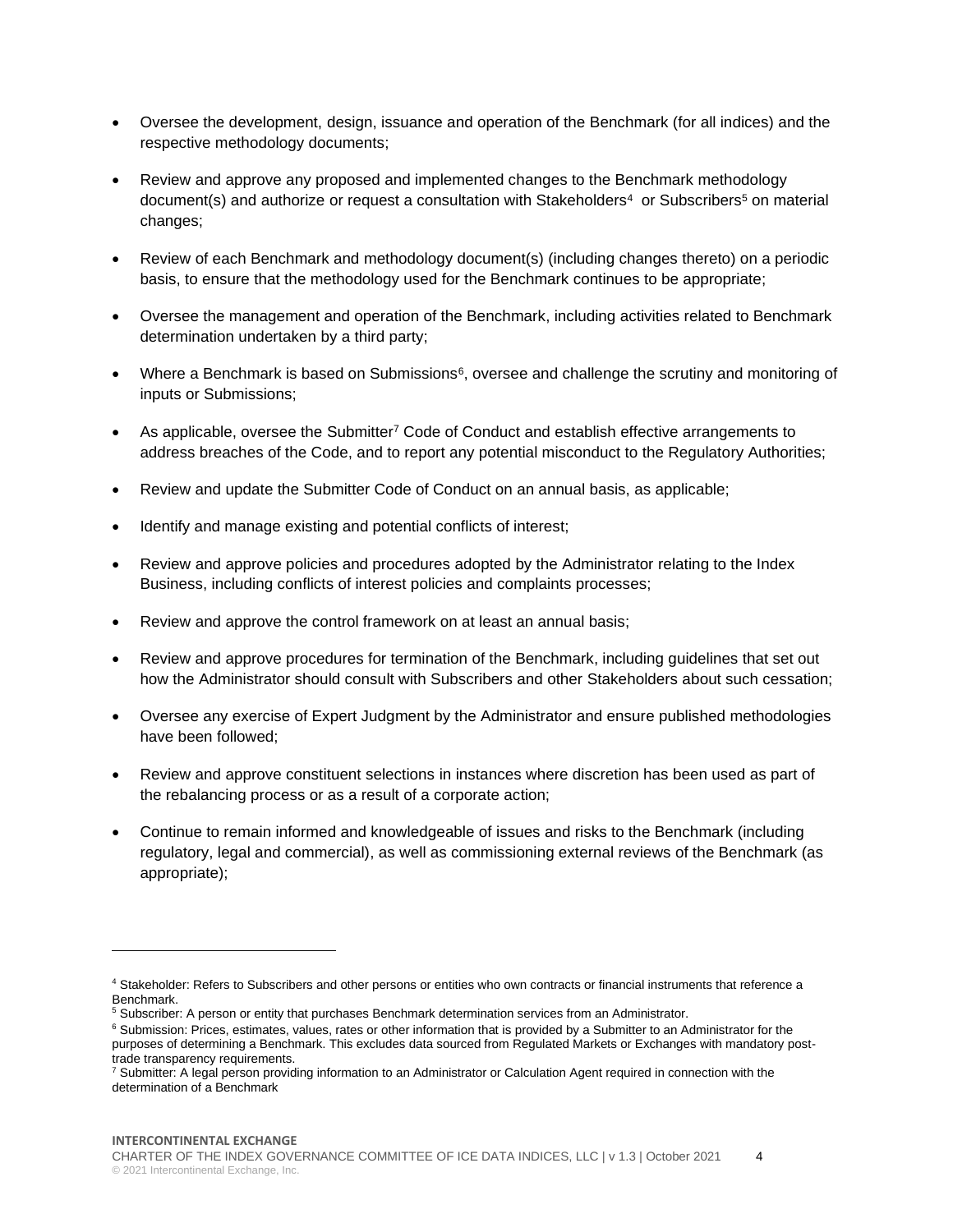- Undertake periodic internal reviews of the Governance Committee's activities (including the exercise of discretion) on a frequency to be determined by the Governance Committee; and
- Evaluate the results of internal and external audits, and ensure implementation of remedial actions proposed in the audits.

The Committee's role is substantially limited by the general framework of the rules setting forth each Benchmark's methodology, purpose and mechanics. Changes to a Benchmark will generally be limited to those that are:

- intended to ensure the workability of the Benchmark;
- not made for the purpose of affecting Benchmark integrity; and
- consistent with the stated purpose and original rules of the Benchmark.

The decisions of the Committee will be made without reference to the interests of any individual client or group of clients and there will be no client input into the decisions of the Committee.

The Committee does not manage any Benchmark and does not act as a portfolio selection committee with the purpose of improving the performance of any Benchmark.

The Committee will generally not make retroactive changes to a Benchmark other than in cases of manifest error.

#### <span id="page-4-0"></span>**5. CONFLICTS OF INTEREST**

Committee members must identify and disclose any actual, perceived or potential conflict of interest promptly upon becoming aware of such conflict. Any such conflict will be addressed as further described in the separate IDI Conflicts of Interest Policy and related ICE group policies including ICE's Global Code of Business conduct.

Additional requirements and restrictions on Committee members' personal trading may also apply, subject to notification from IDI Compliance.

#### <span id="page-4-1"></span>**6. CONFIDENTIALITY**

Committee members must maintain confidentiality of the Committee's determinations, as appropriate. There can be no advance disclosure or selective disclosure of the Committee's decisions and deliberations to clients or other third parties, including ICE employees not involved in the IDI Index Business.

#### <span id="page-4-2"></span>**7. SELECTION AND MEMBERSHIP**

The selection criteria for Committee membership are set out in the ICE Data Indices Selection, Renewal and Replacement of Governance Committee Members Process. A copy of which will be made available to Governance Committee members on becoming a member and on request.